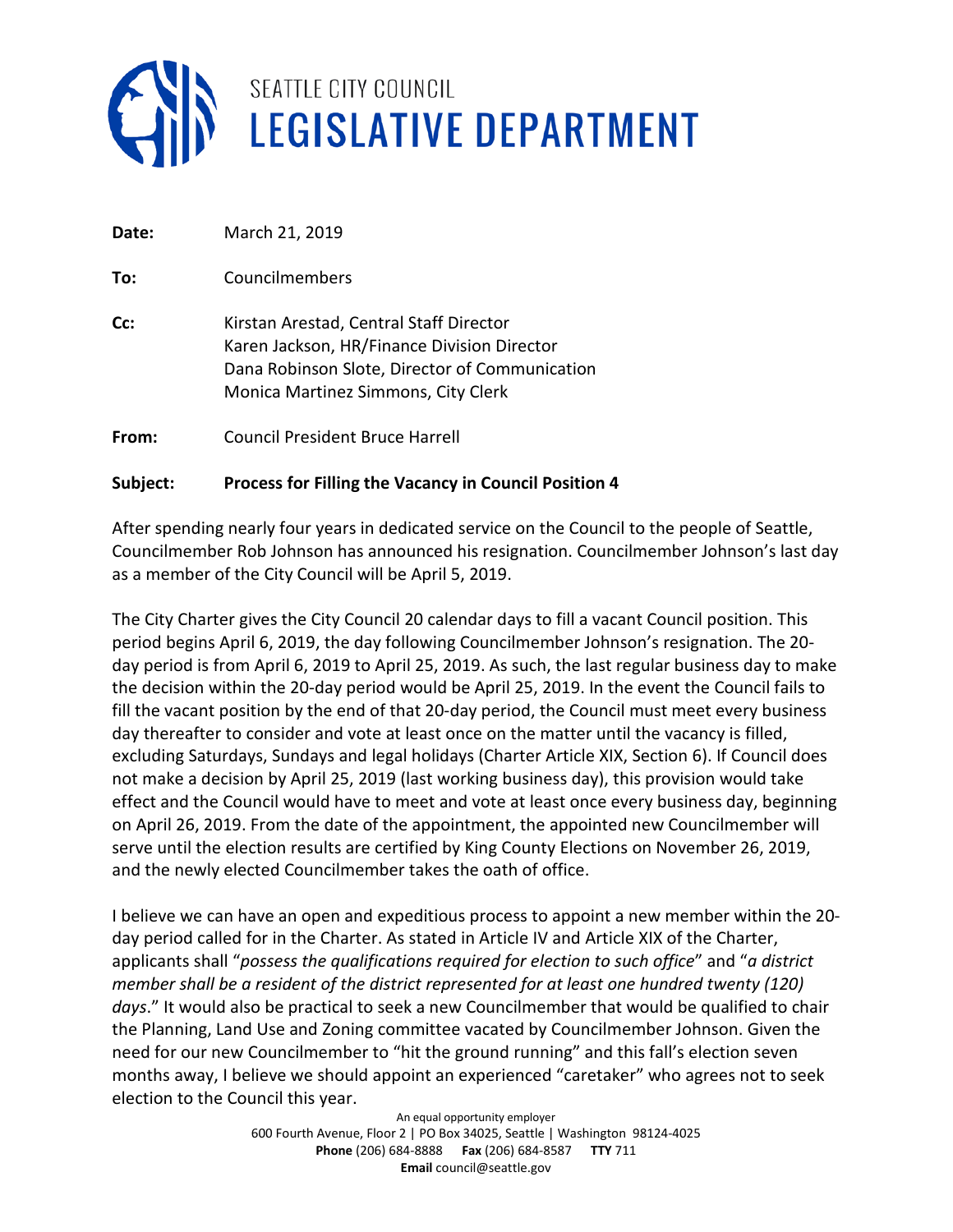In addition to taking over the responsibilities of Councilmember Johnson's standing committee, participation and assignment to King County Committees, Regional Committees, State Committees, and City of Seattle Committees, the new Councilmember will be handling multiple issues in the Council's 2019 Work Program related to affordable housing, homelessness, transportation, library levy, the confirmation of City department leaders, and then our annual budget deliberations in the fall. Candidates for appointment should demonstrate an understanding of Seattle City government operations, budgeting, and legislative processes; demonstrate knowledge of the public policy issues associated with potential committee assignments; demonstrate a commitment to social justice and the ability to communicate and collaborate effectively across cultures and with diverse populations; and, desire to serve the people of Seattle as a public official and assume the responsibilities and accountability inherent in the work of a Councilmember.

After consulting with Councilmembers, the City Attorney's office, the City Clerk, and Central Staff director, I am proposing the following transparent process to fill Council Position 4:

# **Application Period: March 25 through April 5 at 5:00 p.m.**

• Applicants must submit a resume and cover letter to the City Clerk. The City Charter requires applicants be a citizen of the United States and a registered voter of the City of Seattle. (See Attachment A)

## **City Clerk Transmission of Applications to Councilmembers: Tuesday, April 9**

• The City Clerk will provide to each Councilmember a notebook that includes all the applications received by the April 5 deadline. The City Clerk will also post all applications on the Council and City Clerk's websites, giving the public an opportunity to review the applications and submit comments. Included in this notebook will be objective screening criteria such as previous planning, land use and zoning experience as well as documentation from the Seattle Ethics and Elections Commission confirming the candidate's eligibility to serve as a Councilmember.

## **City Council Executive Session to Discuss Qualifications: Thursday, April 11, 1:00 p.m.**

• As permitted by the Open Public Meetings Act, the Council will meet in executive session to discuss the qualifications of candidates. (See Attachment B)

## **City Council Selection of Finalists at City Council Meeting: Monday, April 15, 2:00 p.m.**

• The City Council will select a short list of finalists for the position at the City Council meeting.

## **Presentation by Finalists at Special City Council Meeting: Wednesday, April 17, 5:30 p.m.**

• The City Council will convene a special public meeting to hear 3-minute presentations from the finalists, ask questions of the finalists, and receive comments from the public.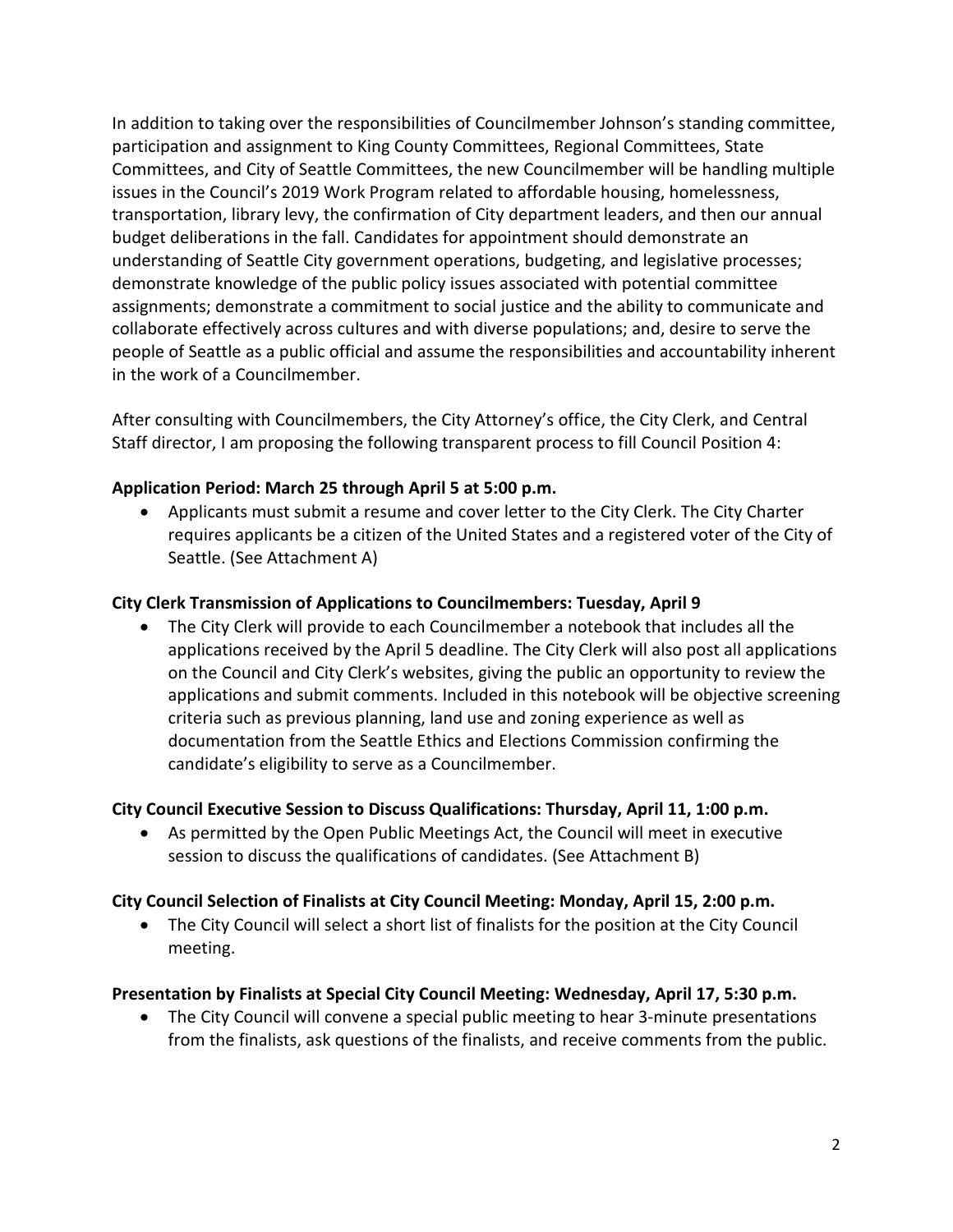**April 10 to April 19. Public Forum, time and format to be determined (as memorialized in Ordinance 125479).**

• From the Seattle Municipal Code, "*After the deadline for community entity submissions, the City Council shall develop a public forum to be hosted for interviewing applicants. The City Council shall consult with community entities, if any such entities make submissions and are selected by the City Council, the community entities can then inform the forum structure, questions, and accessibility considerations. Only applicants that submitted completed applications material may participate in the public forum.*" SMC 3.93.010.C.

Note: An applicant must participate in the public forum and appear before the Council at the April 17, 2019 meeting to be eligible for appointment. SMC 3.93.010.F

## **City Council Appointment at City Council Meeting: Monday, April 22, 2:00 p.m.**

• The Council will vote to fill the vacancy at the City Council meeting.

Please make sure that you reserve these dates and times on your calendar. My office will make a public announcement later today that includes the details of how interested candidates may submit their applications.

This process is based on our last two vacancies and Ordinance 125479. I will take your comments and suggestions into consideration, if you have recommended changes. As usual, please let me know if you have any questions.

Attachment A: City Charter Provisions Attachment B: Open Public Meetings Act Provision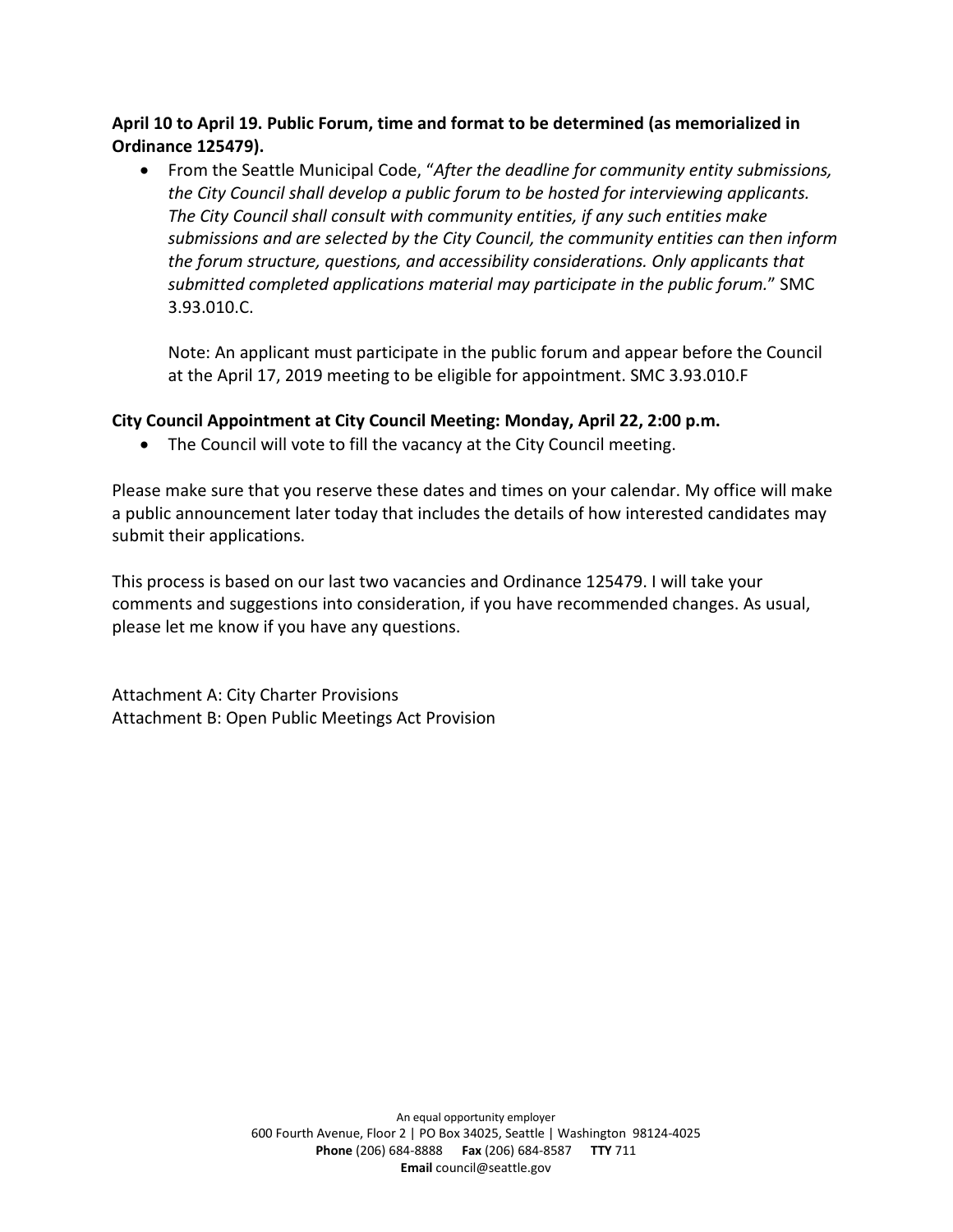#### **Attachment A: Provisions of City Charter ARTICLE XIX**

Sec. 2. QUALIFICATIONS OF ELECTIVE AND APPOINTIVE OFFICERS: All elective officers of the City shall be citizens of the United States and qualified electors of the State of Washington and registered voters of The City of Seattle at the time of filing their declaration of candidacy and shall be able to read and write the English language. All officers appointed by the Mayor shall be persons with proven administrative ability, and especially fitted by education, training or experience to perform the duties of such offices, and shall, except when otherwise provided in this Charter, be appointed without regard to political affiliation or residence at the time of appointment.

Sec. 5. VACANCIES; FAILURE TO QUALIFY; ABSENCE WITHOUT LEAVE; DISABILITY: An office becomes vacant on failure to qualify within the time limited by law; upon the death or removal from office or resignation of the incumbent, or his or her removal from or absence from the City for sixty days without leave of the City Council, or upon an adjudication of insanity; by a conviction of drunkenness, by any permanent disability, preventing the proper discharge of duty; or by any change in residence rendering a member no longer eligible for membership in the position occupied or sought, including change in residence to outside the City of Seattle or, in the case of a district position, change in residence to outside the relevant district.

#### Sec. 6. VACANCIES: HOW FILLED:

A. APPOINTIVE OFFICES: If any appointive office shall become vacant, the same shall, except as is otherwise provided in this Charter, be filled in the same manner as if at the beginning of the term, and the person appointed to fill the vacancy shall hold office for the unexpired term.

B. MAYOR AND OTHER ELECTIVE OFFICES: If the office of Mayor shall become vacant, the President of the City Council shall become Mayor; provided, that said President may within five days of such vacancy decline the office of Mayor, in which event the City Council shall select one of its members to be Mayor in the manner provided for filling vacancies in other elective offices. If any other elective office shall become vacant, the City Council shall, within twenty days thereafter, proceed to select by ballot a person to fill such vacancy, who shall possess the qualifications required for election to such office; such selection to be effective only upon the affirmative vote of a majority of all members of the City Council. If any elective office shall not be filled within twenty days after it becomes vacant, the City Council shall meet and ballot at least once each day, excluding Saturdays, Sundays and legal holidays, until such vacancy has been filled.

C. PERSONS FILLING VACANCIES IN ELECTIVE OFFICE; LENGTH OF TERM: A person who thus succeeds to fill a vacancy in an elective office shall hold such office until a successor is elected and qualified. Such successor shall be elected at the next regular municipal general election or at a special election held in concert with the next state general election, whichever occurs first, and shall hold the office for the remainder of the unexpired term and until a successor is elected and qualified; provided, should a vacancy in an elective office occur after the filings for elective office have closed for the next regular municipal general election or state general election, no successor for the unexpired term shall be elected until the next succeeding regular municipal general election or state general election, whichever occurs first.

Persons elected, succeeding ex officio, or selected to fill vacancies shall qualify within the same time and in the same manner as prescribed for persons elected for full terms.